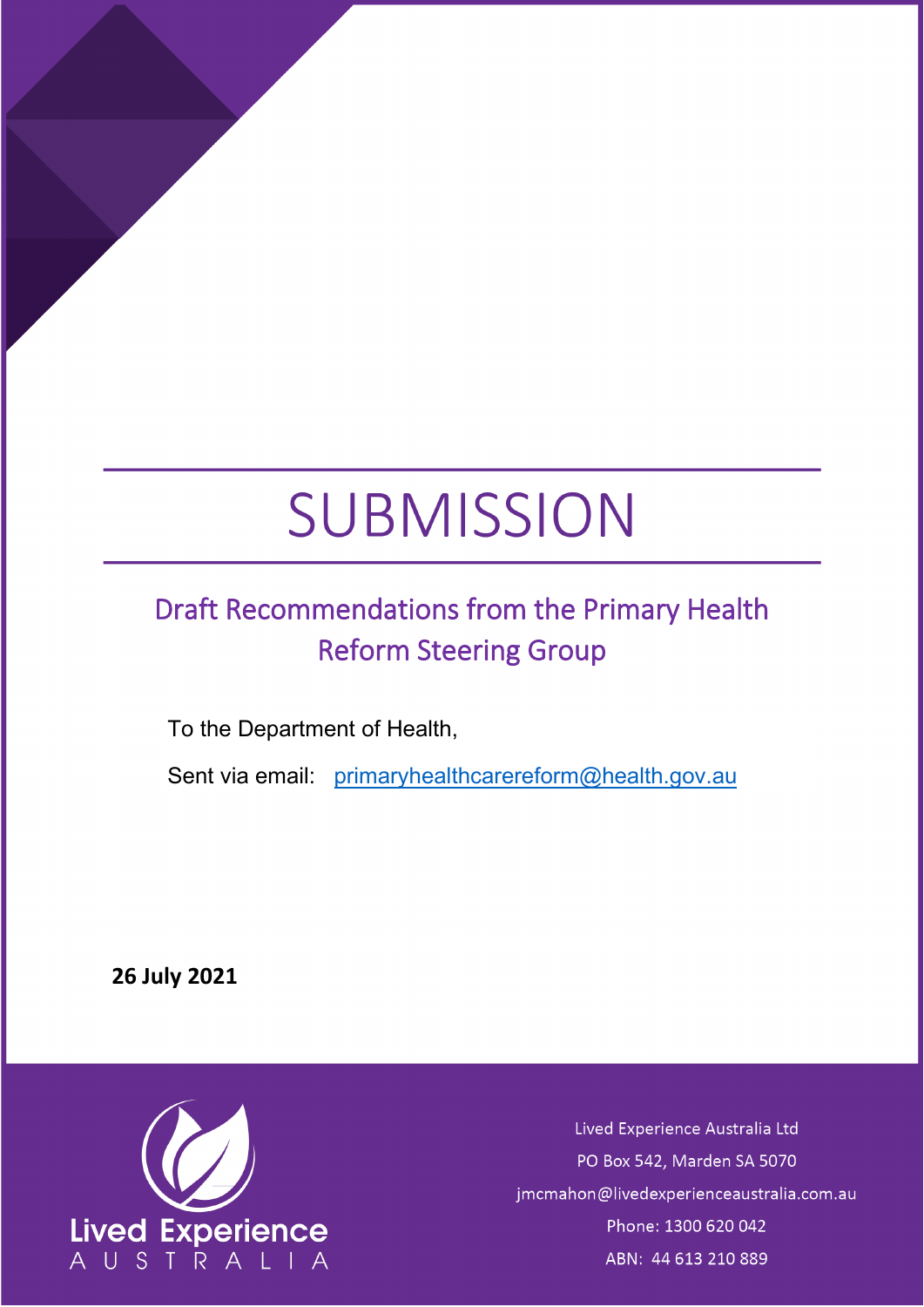# Contents

| 1.2                                                                                                  |  |
|------------------------------------------------------------------------------------------------------|--|
|                                                                                                      |  |
|                                                                                                      |  |
|                                                                                                      |  |
|                                                                                                      |  |
|                                                                                                      |  |
|                                                                                                      |  |
|                                                                                                      |  |
|                                                                                                      |  |
|                                                                                                      |  |
|                                                                                                      |  |
|                                                                                                      |  |
|                                                                                                      |  |
|                                                                                                      |  |
| Recommendation 8 (Improved access for people with poor access or at risk of poorer health outcomes)6 |  |
|                                                                                                      |  |
|                                                                                                      |  |
|                                                                                                      |  |
|                                                                                                      |  |
|                                                                                                      |  |
|                                                                                                      |  |
|                                                                                                      |  |
|                                                                                                      |  |
|                                                                                                      |  |
|                                                                                                      |  |
|                                                                                                      |  |
|                                                                                                      |  |
|                                                                                                      |  |
|                                                                                                      |  |
|                                                                                                      |  |
|                                                                                                      |  |
|                                                                                                      |  |
|                                                                                                      |  |
|                                                                                                      |  |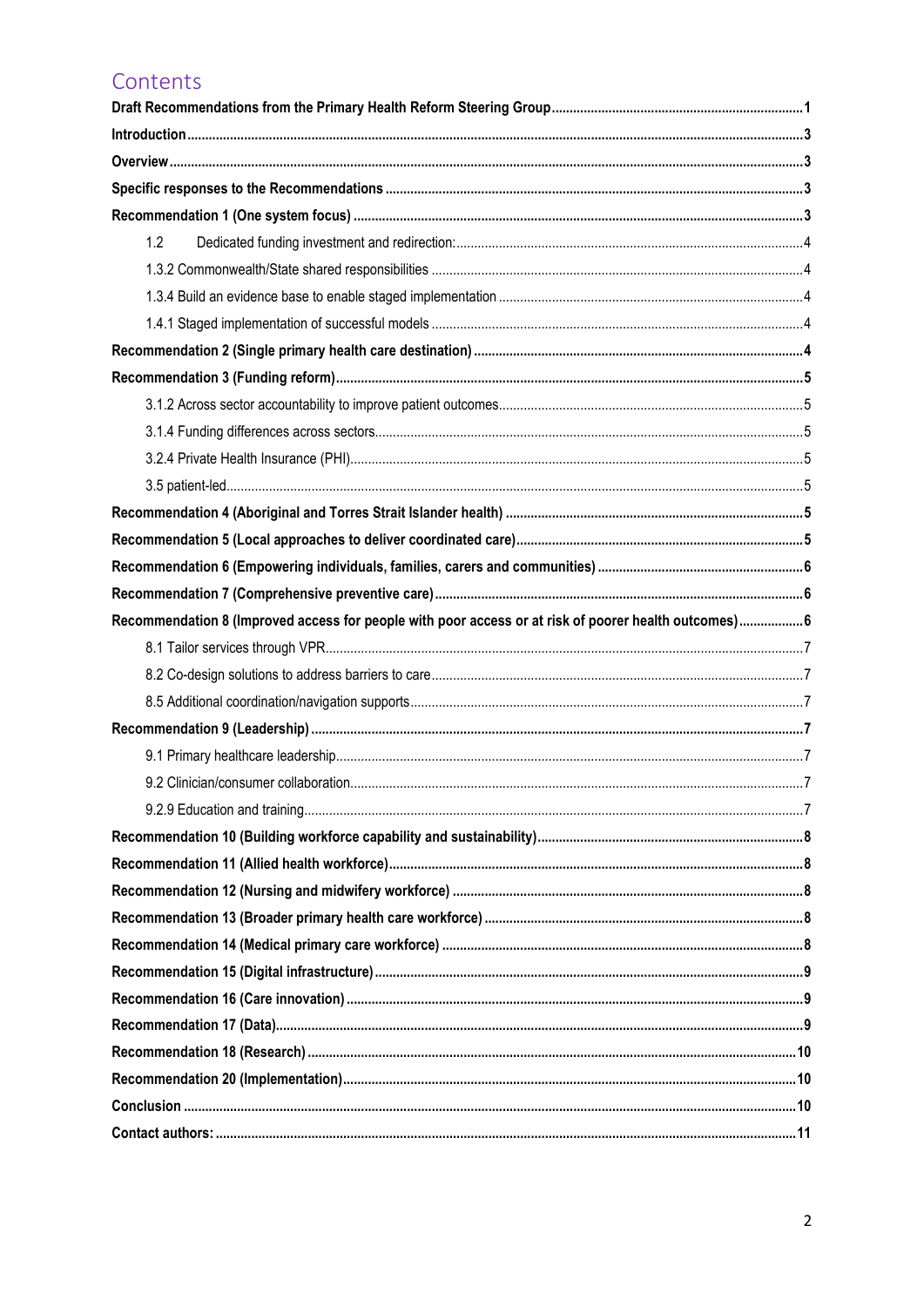# <span id="page-2-0"></span>Introduction

Lived Experience Australia is a national representative organisation for Australian mental health consumers and carers, formed in 2002 with a focus on the private sector. Our core business is to advocate for systemic change, empowerment of consumers in their own care, promoting engagement and inclusion of consumers and carers within system design, planning and evaluation and most importantly, advocating for consumer choice and family and carer inclusion.

# <span id="page-2-1"></span>Overview

Many of the recommendations are inter-dependent, i.e., their success relies on other elements also being in place or addressed. There are several statements but very little about how these will be achieved and how they will ultimately link with each other.

LEA notes the work that has come before this Reform over several years. We know the absolute necessity to have the primary care setting accessible, affordable, responsive, and integrated. LEA has noted the progress of the Primary Health Networks for example and their interface with the Local Health Networks and whether duplication arises, or service fragmentation exists.

From our own Research<sup>[1](#page-2-4)</sup>, we know that people with mental ill-health are reliant on the general practitioner (GP) for their mental health needs, as a type of 'default' mental health system where the other current services do not meet their needs, or where they are unable to access appropriate, timely, affordable services.

LEA is also aware of the work being undertaken in the preventative and early identification areas<sup>[2](#page-2-5)</sup> particularly under Chronic Condition Management Plans which we strongly support. Many people prescribed and taking psychotropic medications require surveillance and monitoring in relation to their physical health i.e., cardiovascular disease risk, diabetes type 2, respiratory conditions, high blood pressure, obesity, etc.

Within the mental health sector, many people with a lived experience do not have a regular GP, or if they do, they do not visit them on a regular basis. Improvements can and must be made between the GP and the mental health system, i.e., sharing of discharge information, medication or medication changes etc. This is an area that requires much needed improvement to allow better services in the primary care sector, given their key role in supporting people with mental illness.

# <span id="page-2-2"></span>Specific responses to the Recommendations

# <span id="page-2-3"></span>Recommendation 1 (One system focus)

#### Person-centred health and care journey, focusing on one integrated system

As mentioned above, many Australians do not have a relationship with a regular primary health care provider, yet this Discussion Paper assumes they do. The bulk billing GP Plus Super Clinic initiative has meant that people attend a clinic and do not necessarily see one primary GP, rather any doctor who happened to be on at the time, as these are modelled on the walk-in, no appointment model. This disincentivises an individual to form relationships with a particular doctor and therefore they many not even attend the same clinic, hence there is no relationship, or continuity of information,

<span id="page-2-4"></span><sup>&</sup>lt;sup>1</sup> The 'Missing Middle' Lived Experience Perspectives, Kaine, C & Lawn, S (2021)

https://www.livedexperienceaustralia.com.au/research-missingmiddle

<span id="page-2-5"></span><sup>2</sup> Equallywell.org.au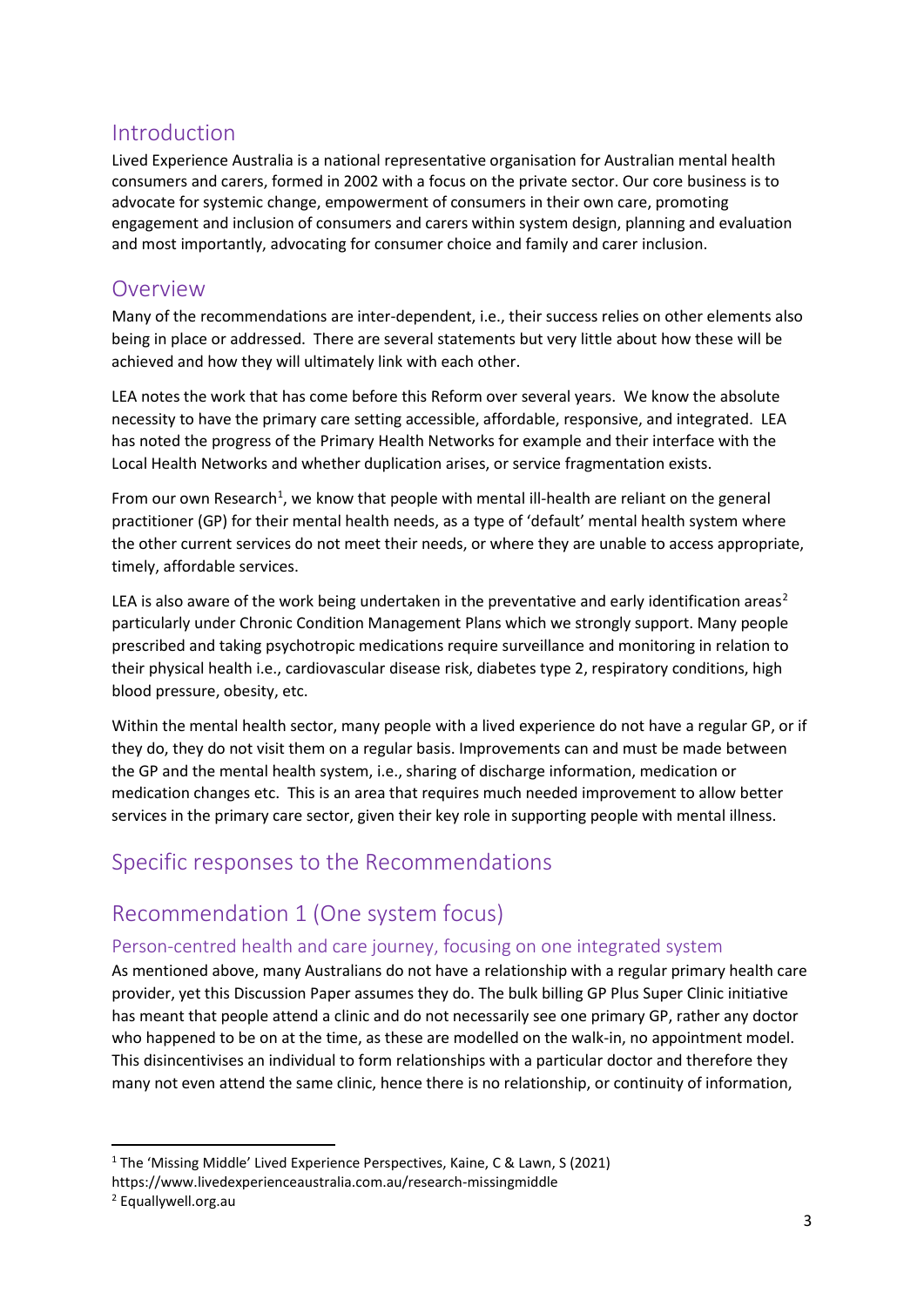person-centred care, establishment of a deeper level of trust and understanding of the person's particular needs, or their wider psychosocial circumstances that may be impacting on their health.

#### <span id="page-3-0"></span>1.2 Dedicated funding investment and redirection:

LEA's fully supports quarantining of funding for indigenous needs, but also raises the issue of the needs of those with enduring mental illness to similarly have the funding quarantined for their purposes.

The RACGP<sup>[3](#page-3-5)</sup> annual report notes that 65% of all consultations with a GP are psychological based. Therefore, the increasing number of people seeking support for mental ill health is growing, and funding must take this into consideration going forward.

#### <span id="page-3-1"></span>1.3.2 Commonwealth/State shared responsibilities

LEA welcomes the co-commissioning of services to help address gaps in care, better targeting to needs in different jurisdictions, and potential duplication and waste of valuable health funding, resources, and effort.

#### <span id="page-3-2"></span>1.3.4 Build an evidence base to enable staged implementation

LEA refers to the 10-15 vanguard regional initiatives but raises the following question –

**Question:** *What was learned from the many trials that have already been conducted in general practice? We note many trials, pilots, reviews etc have been undertaken previously, but what significant changes have been implemented?*

#### <span id="page-3-3"></span>1.4.1 Staged implementation of successful models

We refer to our comments above, i.e., what has been learnt and implemented. We note the reference to 'increased access to secondary, tertiary and social care providers' mentioned here and question –

**Question:** *What are the implications here for NDIS links with primary care/GP and potential for peer support and social prescribing within this setting?*

# <span id="page-3-4"></span>Recommendation 2 (Single primary health care destination)

#### Formalise and strengthen the relationship of individuals, families and carers with their chosen primary health care provider and practice

LEA refers to our concerns noted above regarding a person's relationship with one health care practitioner. Unless people are supported to engage with the one practitioner, or the one 'health care home' many of the initiatives and focus of this Reform will not benefit them.

'Choice' is the corner stone of the Australian health care system, and one which sets us apart from many other world health systems. Any reform must keep this fundamental objective and right in all dealings with the health system. People choose to see a particular doctor primarily based on trust. The trusting relationship is what makes people adhere to advice, recommendations, have tests and take the medications prescribed. This also includes where a primary health care destination or home is located. It is not unusual for people to seek a practitioner outside of their geographic area, because they have formed a relationship and don't mind travelling. Trust is the motivator to travel.

LEA fully supports the strengthening of a single care destination, but it must be a person's right to choose. However, LEA draws attention to costs, which sees many individuals attending the large GP Plus Super Clinics for example, because consultations are guaranteed to be bulk billed, as the costs of attending other general practice options often carry a gap payment. This is especially relevant to

<span id="page-3-5"></span><sup>3</sup> RACGP Annual Report, Health of the Nation 2020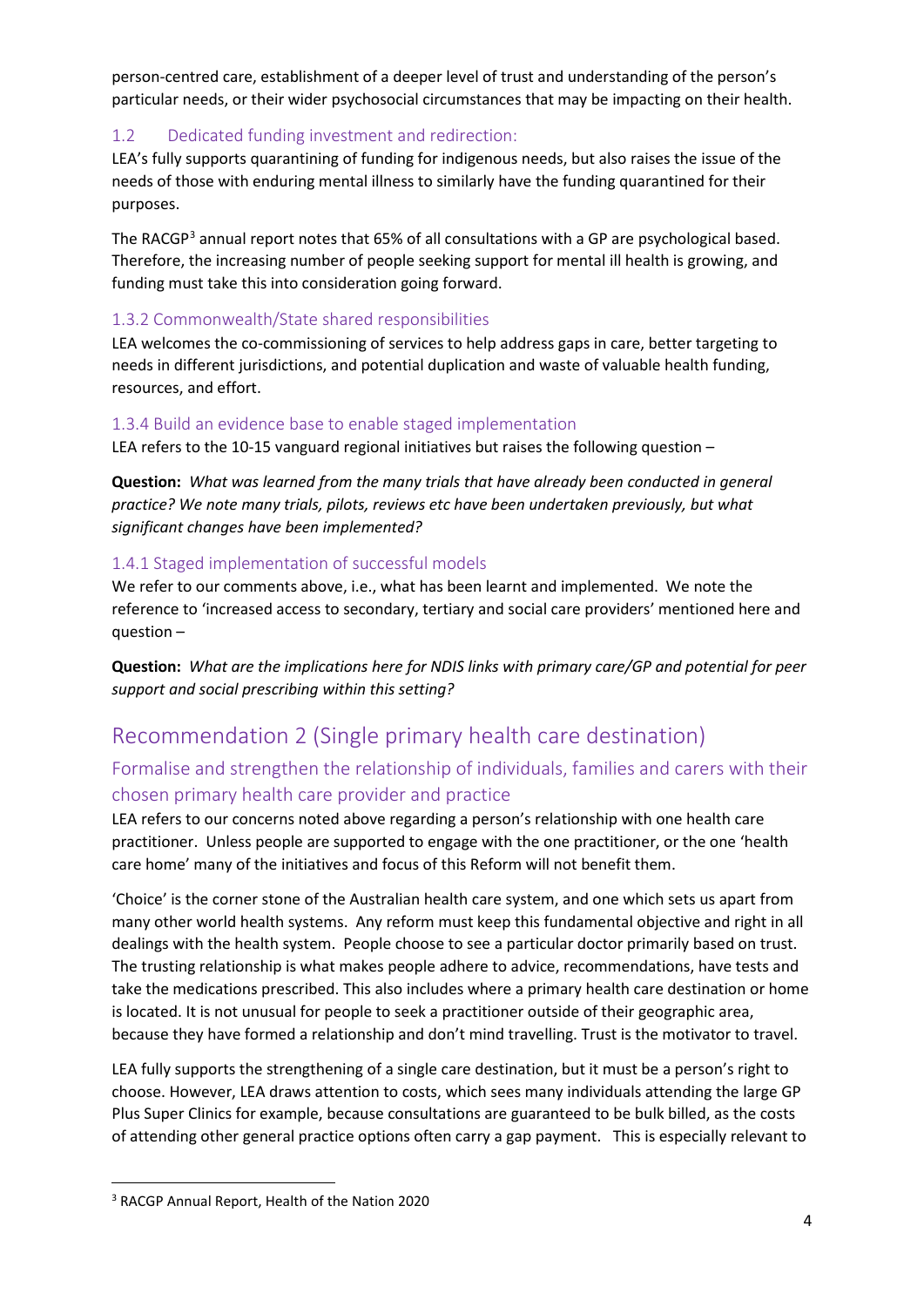those lower socioeconomic areas, migrants, people with mental ill health or disability, those on Centrelink benefits etc. Supporting self-care, early intervention and prevention work in primary care is then difficult, with model/s that foster ad hoc response to need.

# <span id="page-4-0"></span>Recommendation 3 (Funding reform)

#### Deliver funding reform to support integration and a one system focus

#### <span id="page-4-1"></span>3.1.2 Across sector accountability to improve patient outcomes

As the focus of our response clearly is through a mental health lens, improved arrangements, collaboration, etc are critically needed and this came across very strongly in LEA's 'Missing Middle' research, where people described lack of collaboration across services and GPs, where they either fell through the gaps, or required them to tell their stories over and over with each provider. This retraumatises, frustrates, and makes they far less likely to engage.

#### <span id="page-4-2"></span>3.1.4 Funding differences across sectors

LEA is very concerned about this recommendation in suggesting a re-direction of some funding from hospital-based services, mental health specifically, aged care and the NDIS. This most certainly will need to be VERY carefully considered as LEA knows there will in all likelihood, be unintended consequences. The funding for mental health already comes from a low base in consideration to other health diseases i.e., cancer, cardiac, etc.

#### <span id="page-4-3"></span>3.2.4 Private Health Insurance (PHI)

LEA has been closely involved in reform in the Government, health insurance and private hospital sector discussions. LEA supports the greater opportunities PHI reform would allow in the delivery of more evidence-based primary care by allied health professionals. To date, legislation has been a barrier, but discussions are currently underway, to determine how PHI can be better used particularly in the preventative, early intervention areas.

#### <span id="page-4-4"></span>3.5 patient-led

LEA supports the reporting on outcomes based on achievement of goals set by patients but is concerned about the lack of detail especially around how this will be realised amongst other reforms currently being considered.

# <span id="page-4-5"></span>Recommendation 4 (Aboriginal and Torres Strait Islander health)

Implementation of the National Agreement on Closing the Gap for Aboriginal and Torres Strait Islander peoples through structural reform of the primary health care systems

LEA supports this recommendation and note that ACCHOs have been in existence for approximately 50 years. The benefit of this approach is the relationship between the consumer/patient, the provider or health service and the community.

We note the benefits of this approach form much of the basis of the discussion within this Paper. The focus for the ACCHOs is individual / family / community / care provider/service and LEA strongly supports this as the ideal health system.

# <span id="page-4-6"></span>Recommendation 5 (Local approaches to deliver coordinated care) Prioritise structural reform in rural and remote communities

LEA supports the recognition and approach articulated for the rural, regional, and remote communities. However, the current situation is that it is difficult to recruit and retain suitably qualified health professionals to these areas.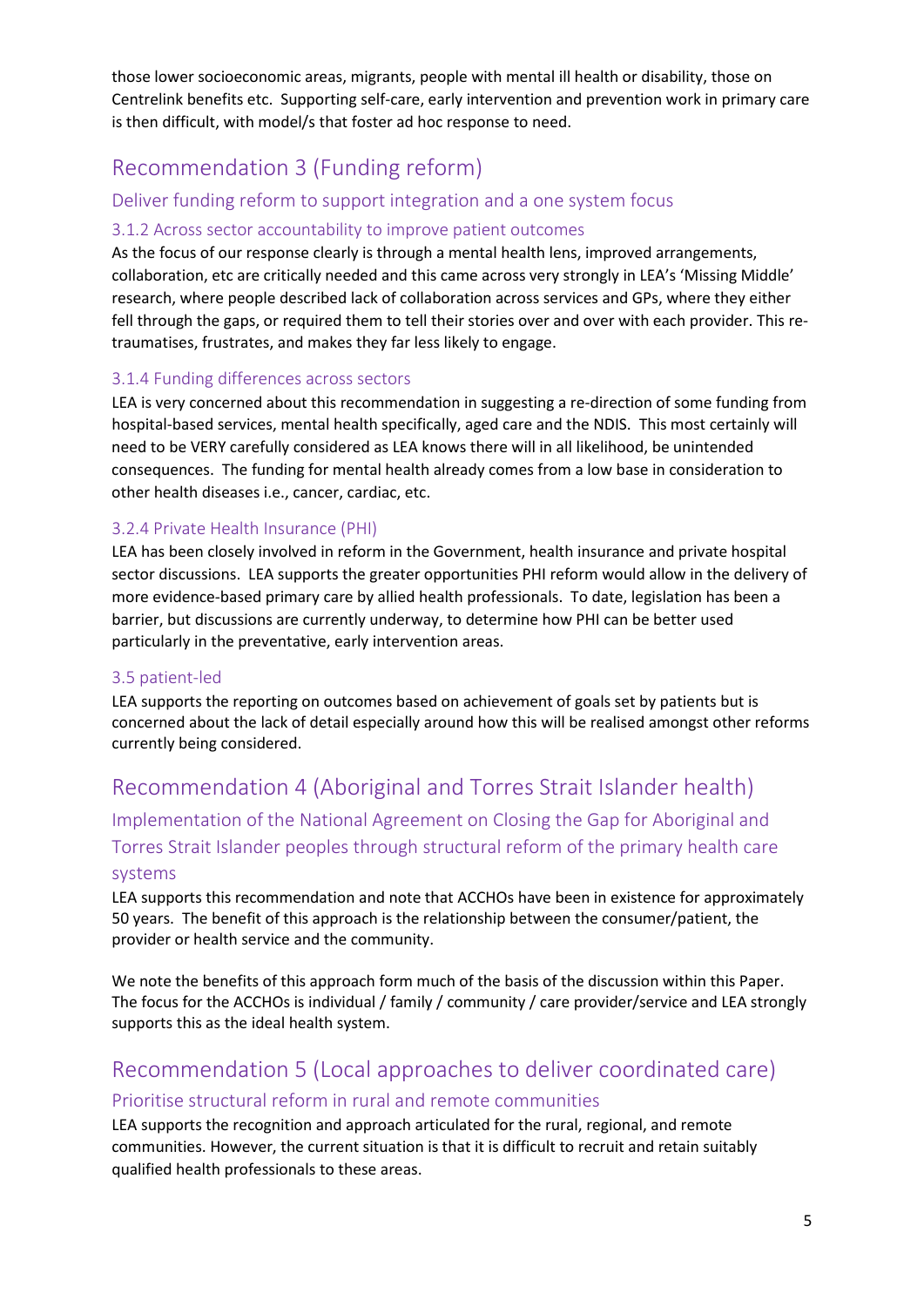The establishment of RACCHOs sounds particularly useful for rural areas, but the critical issue is for the workforce issues need to be addressed. The potential for RACCHOs to provide more meaningful placement and training opportunities, linked to University programs is clearly an opportunity to build the capacity of the rural workforce and services there.

# <span id="page-5-0"></span>Recommendation 6 (Empowering individuals, families, carers and communities)

Support people and communities with the agency and knowledge to better self-care and manage their wellness and health within a system that allows people to make the choices that matter to them

This recommendation is very limited in detail, is aspiration based and lacks information about how these actions will be achieved. Families are the learning environments for the young and youth where self-care is largely established and habits for life are often set. This is based around the right food to eat, hygiene, self-care, health literacy, health beliefs, etc.

Therefore, LEA believes a life course approach would be useful. Many of these actions follow a traditional doctor/individual patient mindset and model but there is an overall lack of family or kinship intervention and inclusion in which health is situated. The current COVID issues for migrant communities point out that it is crucial to think beyond the limits of a 1-1 individualistic model , to a greater awareness across different sectors and groups.

Other practical points that could have been noted in this recommendation relate to recall/reminder systems being core to helping people address systems gaps and waste, efficiency, etc. This also points to the need for more individuals to register and use the MyGov website which would be a very useful communication strategy and would empower people to look to this tool to assist their wellbeing. More practical support for people to take these steps to register and use MyGov in their routine self-care is also indicated.

# <span id="page-5-1"></span>Recommendation 7 (Comprehensive preventive care)

# Bolster expanded delivery of comprehensive preventive care through appropriate

### resourcing and support

LEA supports this recommendation but again, there is a lack of detail of funding, implementation etc.

A further gap in this recommendation is that there is no mention of the individual receiving a copy of their health care plans and relevant information on the disease, ailment, condition.

There is a focus on health rather than the 'Health in All Policies' approach which would also link in opportunities for prevention and earlier intervention by considering workplaces, schools, other community prevention programs, etc.

# <span id="page-5-2"></span>Recommendation 8 (Improved access for people with poor access or at risk of poorer health outcomes)

#### Support people to access equitable, sustainable and coordinated care that meets their needs

LEA again refers to comments made previously including reference to our 'Missing Middle' lived experience research findings. This is exactly what people tell LEA about their current needs which are not being met, i.e., access, which is the most significant especially in relation to mental ill health, equitable when referencing costs, gaps in service availability, high and unaffordable health insurance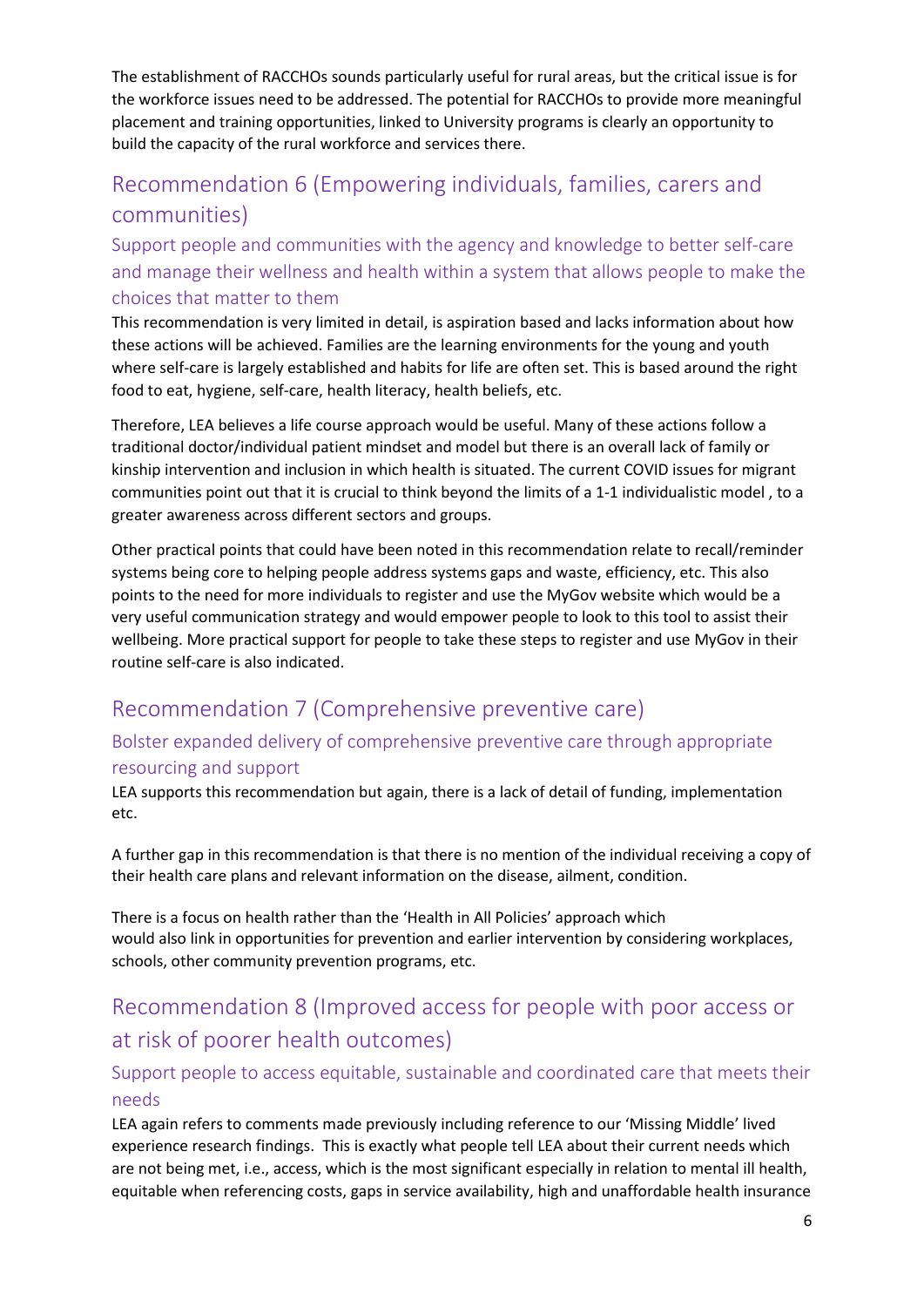premiums, coordinated and sustainable systems, and equally as crucial, health care that meets their needs.

#### <span id="page-6-0"></span>8.1 Tailor services through VPR

Support services are much needed for individuals who are disadvantaged across many domains including mental health, disability, financial, isolation, geographic locations etc. This should be the first initiative to be looked at if Australia is to have a responsive health system.

#### <span id="page-6-1"></span>8.2 Co-design solutions to address barriers to care

This will be crucial in addressing needs. People know what works best, what their needs are, and generally have an idea of what is needed to address the gaps in their care.

#### <span id="page-6-2"></span>8.5 Additional coordination/navigation supports

LEA also notes that social prescribing is mentioned here in the context of navigation roles. LEA supports this approach but there is very little throughout this Discussion Paper about the family carers/ role in navigation. Families and carers play a crucial role in health care delivery including identification of issues, support, with little or no training and very little information or clinical or other supports.

LEA believes that this is an omission within this Discussion Paper that must articulate and value what families and carers do, many on a day to day, minute to minute basis.

# <span id="page-6-3"></span>Recommendation 9 (Leadership)

#### Foster cultural change by supporting ongoing leadership development in primary health care

#### <span id="page-6-4"></span>9.1 Primary healthcare leadership

LEA notes this recommendation talks about fostering leadership in consumers, carers, and their families, but we note no related organisations are specifically mentioned in the many listed in the description overview of this action. This concerns LEA and we wonder about whether organisations such as LEA are considered important, or whether this included reference relates more to political correctness. LEA hopes this is not, but if this Discussion Paper notes the clinical colleges and organisations, and then references consumers and carers, then thought needs to be made to appropriate organisations of people with lived experience.

We would urge the consideration of this aspect going forward, and LEA would be keen to be involved in discussions.

#### <span id="page-6-5"></span>9.2 Clinician/consumer collaboration

A strong trusting partnership approach which involved the individual / families and carers / and practitioner is the best way of bringing about real change to the health of individuals. You will note this is the approach of the ACCHO's.

#### <span id="page-6-6"></span>9.2.9 Education and training

LEA currently offers mental health perspective training to health professionals. This is well received and provides significant insights into the need for collaboration, communication, continuity of care and co-operation between health practitioners and health services including and especially GPs. LEA keeps reverting back to the 'three-way partnership approach, the Triangle of Care<sup>[4](#page-6-7)</sup> if you like, and believe that the health system would be that much better if this was instigated.

<span id="page-6-7"></span><sup>4</sup> Triangle of Care ©Carers Trust, 2010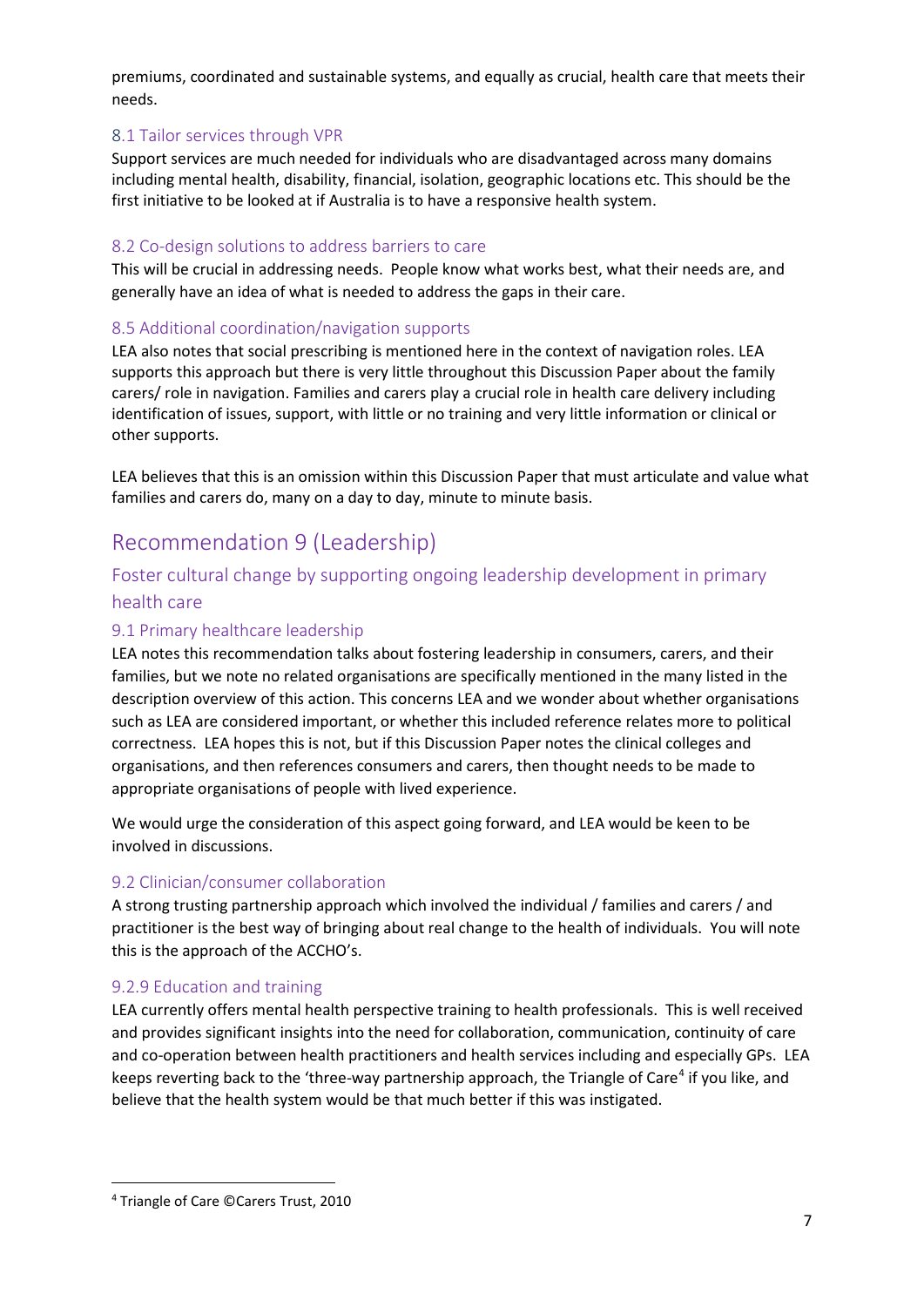# <span id="page-7-0"></span>Recommendation 10 (Building workforce capability and sustainability)

Address Australia's population health needs with a well-supported and expanding primary health care team that is coordinated locally and nationally for a sustainable future primary health care workforce

LEA has referred numerous times throughout our Submission to the workforce and any health system is reliant on the successful recruiting and retention of suitably qualified practitioners.

Greater emphasis on entry to University Medical Schools requires consideration and whether the strict entry requirements are useful in today's environment. Whilst LEA only supports the most suitable student selection, we have some concerns around some aspects in identifying the strengths etc of individuals.

Overseas trained practitioners are recruited to these areas because the can practice in 'areas of need'. However, they do so with little or no background to Australia's complex health system, with little support or mentoring, and find themselves isolated from other practitioners.

LEA further notes the work currently being undertaken in the mental health workforce area where a national strategy has been developed. LEA also refers to the 2021 Federal Budget initiatives in the mental health workforce area.

# <span id="page-7-1"></span>Recommendation 11 (Allied health workforce)

Support and expand the role of the allied health workforce in a well integrated and coordinated primary health care system underpinned by continuity of care LEA supports the actions articulated within this Recommendation.

# <span id="page-7-2"></span>Recommendation 12 (Nursing and midwifery workforce)

Support the role of nursing and midwifery in an integrated Australian primary health care system

<span id="page-7-3"></span>LEA supports the actions articulated within this Recommendation.

# Recommendation 13 (Broader primary health care workforce)

Support and develop all appropriate workforces in primary health care to better support people, the existing health care workforce and achieve an integrated, coordinated primary health care system

Whilst LEA supports the actions articulated within this Recommendation, the role of peer workers is also not mentioned, other than extremely briefly, within this Discussion Paper. Peer workers play an increasingly crucial role in the delivery of mental health support. Thought needs to be given as to how this workforce can be meaningfully rolled out across other aspects of the health care system.

Supervision of non-traditional workforce will also be an issue. LEA believes it is crucial to have research to build the evidence-base for any new workforce groups within primary health settings.

# <span id="page-7-4"></span>Recommendation 14 (Medical primary care workforce)

Support, streamline and bolster the role of GPs (which includes Rural Generalists) in leading and coordinating care for people, while building and ensuring a sustainable and well supported medical primary care workforce

LEA supports the actions articulated within this Recommendation.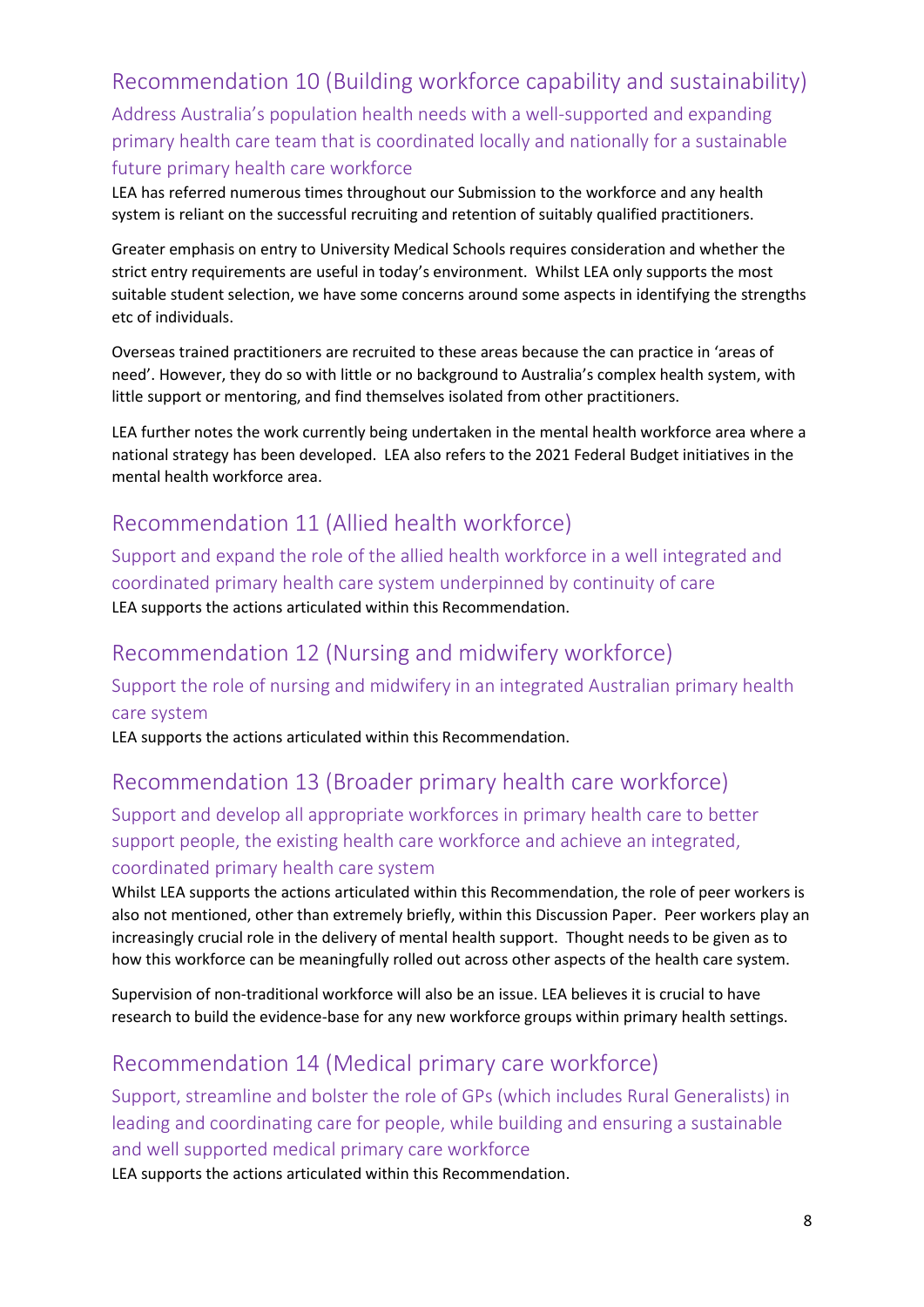# <span id="page-8-0"></span>Recommendation 15 (Digital infrastructure)

#### Develop digital infrastructure and clinical systems to better support providers to deliver safe and effective care

LEA has provided the federal Government with data from a national survey conducted by us in Marth 2021 around the perspectives of people accessing telehealth for psychiatry consultations<sup>[5](#page-8-3)</sup>.

The response was very positive in that people want telehealth to continue<sup>[6](#page-8-4)</sup>, beyond the limitations COVID 19 has presented regarding face-to-face consultations.

LEA strongly supports the continuation of telehealth consultations.

LEA also asked the question around digital mental health services in our Missing Middle research report launched in March 2021.

This data showed that: *67 of 535 respondents who use digital resources or apps, the main reason for using these included the comparative cost of face-to-face services (21% n=53), convenience (19%, n=48), wanting to try something new (14%, n=36) it was recommended by my health professionals (13%, n=34) and dissatisfaction with other services (12%, n=30) Furthermore, consumers who accessed online resources, also accessed medication (35%, n=88) and were also accessing support from a mental health professional (34%, n=84). Consumers who commenced an online course for support but disengaged, identified the main reasons being not ready to commit (7%, n=17), and that it was no longer relevant (7%, n=17). Main comments included lack of motivation, not knowing online courses were available and concerns about privacy.*

# <span id="page-8-1"></span>Recommendation 16 (Care innovation)

### Enable a culture of innovation to improve care at the individual / population level, build 'systems' thinking and ensure application of cutting-edge knowledge and evidence.

LEA supports the actions within this recommendation but is concerned about the establishment of yet another entity namely: an Australian National Institute for Primary Health Care Research Translation and Innovation and wonder if the funds would be better allocated to other areas of greater need in the health system. There appears to be little information about what the Institute would do.

# <span id="page-8-2"></span>Recommendation 17 (Data)

#### Support a culture of continuous quality improvement with primary health care data collection, use and linkage

LEA does understand that data is needed in a population-based approach.

<span id="page-8-3"></span><sup>5</sup> Telehealth Psychiatry Consultation, Kaine, C & Lawn, S (2021)

<span id="page-8-4"></span><sup>6</sup> Telehealth Psychiatry Consultation, Supplementary Report – Focus Groups and Individual interviews from the National Survey, Kaine, C & Lawn, S (2021)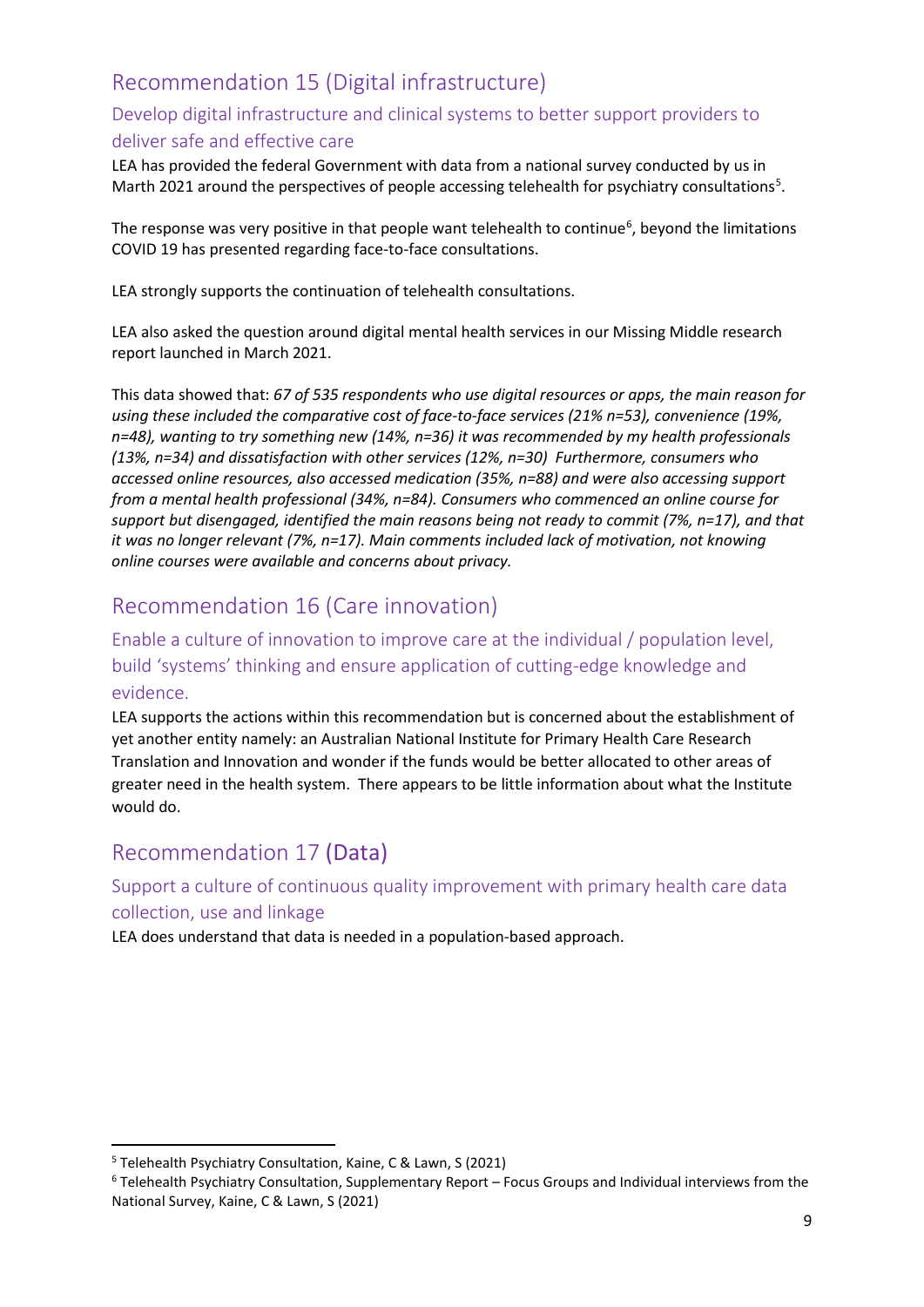# <span id="page-9-0"></span>Recommendation 18 (Research)

Empower and enable contextually relevant, translational and rapid research and evaluation in primary health care, addressing questions directly relevant to service delivery in localised context

LEA has an established Research Program as part of our operations, and therefore supports translation research which improves health systems. However, further details are required rather than broad statements.

# Recommendation 19 (Primary health care in national and local emergency preparedness)

Deliver nationally coordinated emergency preparedness and response, defining Commonwealth, State and Territory roles and boosting capacity in the primary health care sector

LEA supports national coordination during emergency and other disasters including COVID 19 pandemic.

As the Discussion Paper says COVID 19 has shown ways in which health care services need to be coordinated. As COVID-19 is still affecting Australia, we are continually learning what works best in these types of situations.

However, Australia is also affected regionally by natural disasters and the service coordination seems to be better equipped at the local/regional level.

GPs and other allied health practitioners add greatly to the health workforce during these emergency times. We also see the deployment of the army in these situations also, a very much needed boost in many areas, so a largescale plan needs to be developed, and include the major players in emergency management, including clear communications so people are aware of their responsibilities and roles.

Having a communications plan implemented within this recommendation LEA believes is crucial.

# <span id="page-9-1"></span>Recommendation 20 (Implementation)

- Ensure there is an Implementation Action Plan developed over the short-, medium- and long-term horizons.
- Ensure consumers, communities, service providers and peak organisations are engaged throughout implementation, evaluation and refinement of primary health care reform.

LEA supports the actions within this recommendation and seeks inclusion of Lived Experience Australia as members of any oversight entity to provide advice into the implementation, prioritisation, evaluation, and refinement of the 10-Year Plan.

# <span id="page-9-2"></span>Conclusion

LEA is a peak mental health consumer and carer advocacy organisation; we are ready and willing to be involved in this crucial work going forward. We have much to offer, nearly 20 years of experience of membership with committees/working groups, parliamentary inquires etc in policy development, service development, evaluation, and input into the mental health reform processes from a lived experience perspective. We provide both the consumer (patient) and family (carer) perspectives, and importantly bring the issues and needs of people affected by mental ill-health to the table.